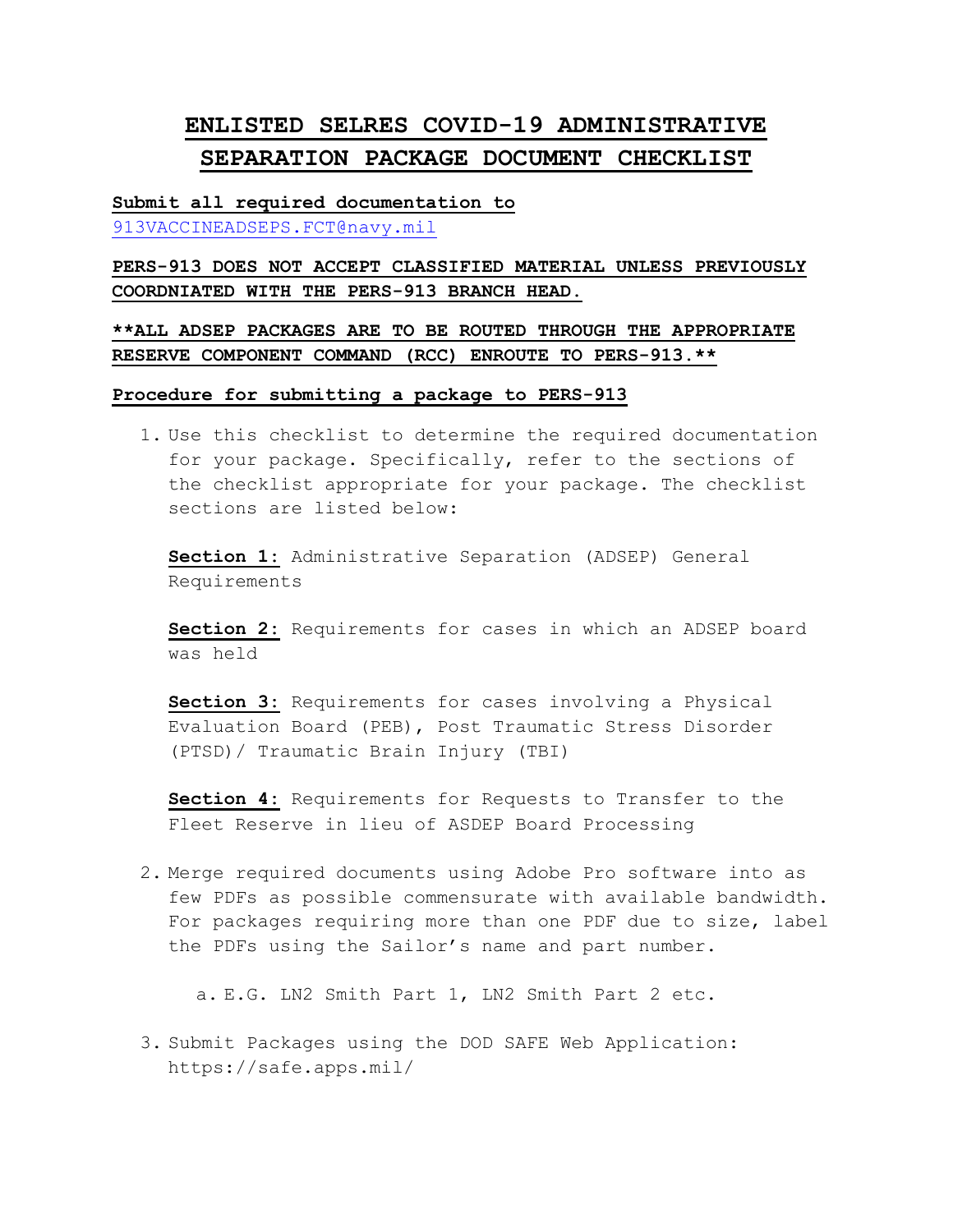4. ALL DOD SAFE packages shall be submitted to [913VACCINEADSEPS.FCT@navy.mil.](mailto:913VACCINEADSEPS.FCT@navy.mil)

**Complete packages will receive a case number delivered to the sender and/or designated point of contact listed on the letter of transmittal via email.**

**Packages not compliant with applicable checklist (to include illegible pages/missing critical documentation or packages not routed through the command's RCC) as determined by PERS-913 will be returned to the sender without action.**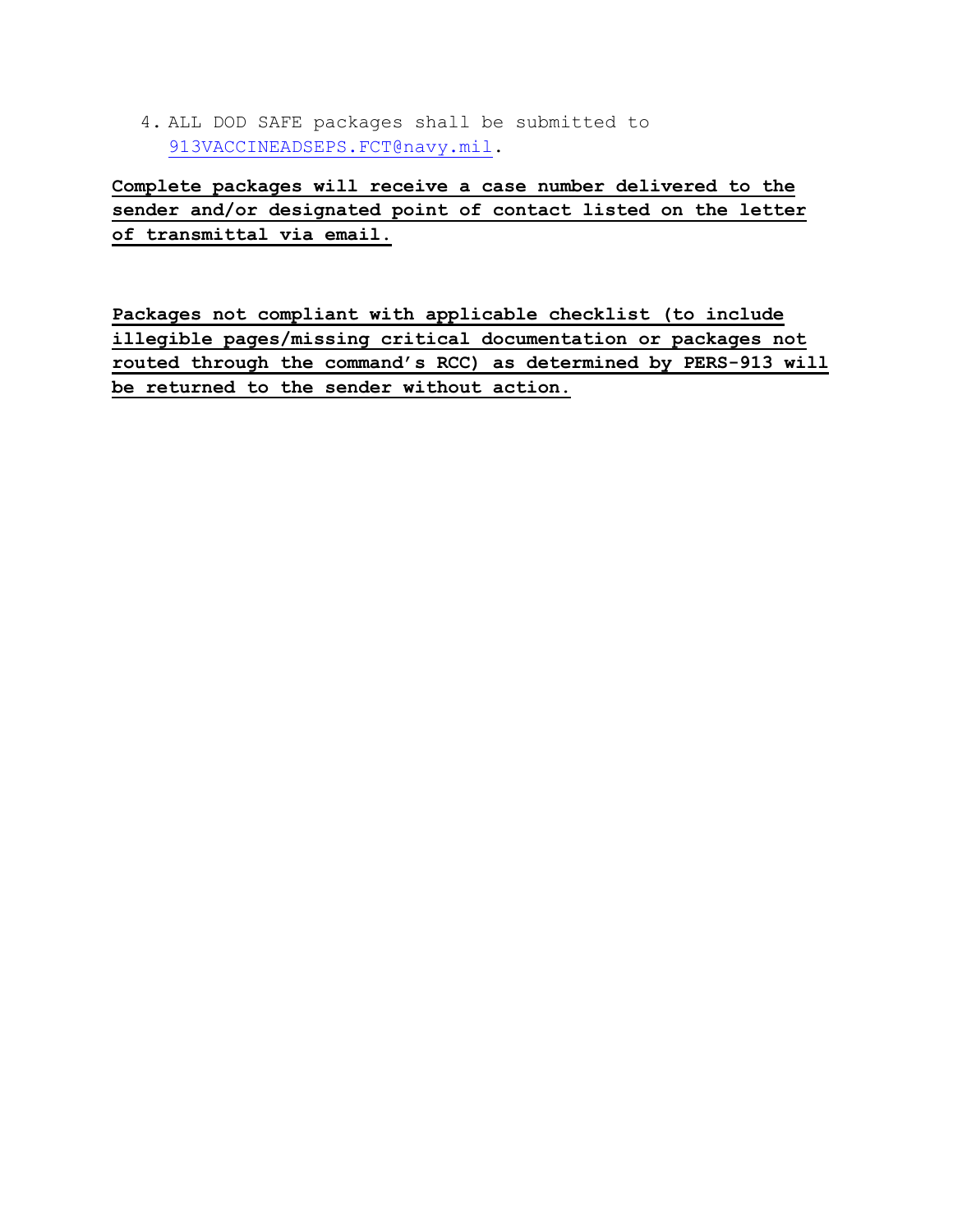### **SECTION 1: Administrative Separation General Requirements**

- Correct version of the Letter of Transmittal (IAW MILPERSMAN 1910-600) found on the Enlisted Separations MyNavyHR web page.
- \*\*The Letter of Transmittal shall be signed by the CO or acting CO only. By Direction Letters of transmittal will not be accepted. \*\*
- ADSEP Processing notice (Admin Board or Notification Procedures) NAVPERS 1910/31 Rev 08-19
	- "Elect/Waive" blocks must have member's initials or  $``N/A''$ .
	- Ensure ADSEP Processing notice has CO's (or designated command representative) and member signatures along with dates.
- All enclosures/exhibits, if noted in the Letter of Transmittal, ADSEP Processing notice, or Record of Proceedings, to include:
	- Medical waiver/Religious Accommodation request and response.
	- Member's statement (optional)
	- All applicable NAVPERS 1070/613 (rev 08-12), Administrative Remarks.

**NOTE**: **Ensure reasons for administrative separation and administrative board' votes match the Letter of Transmittal, Record of Proceedings, and Board Findings/Recommendation Sheet.**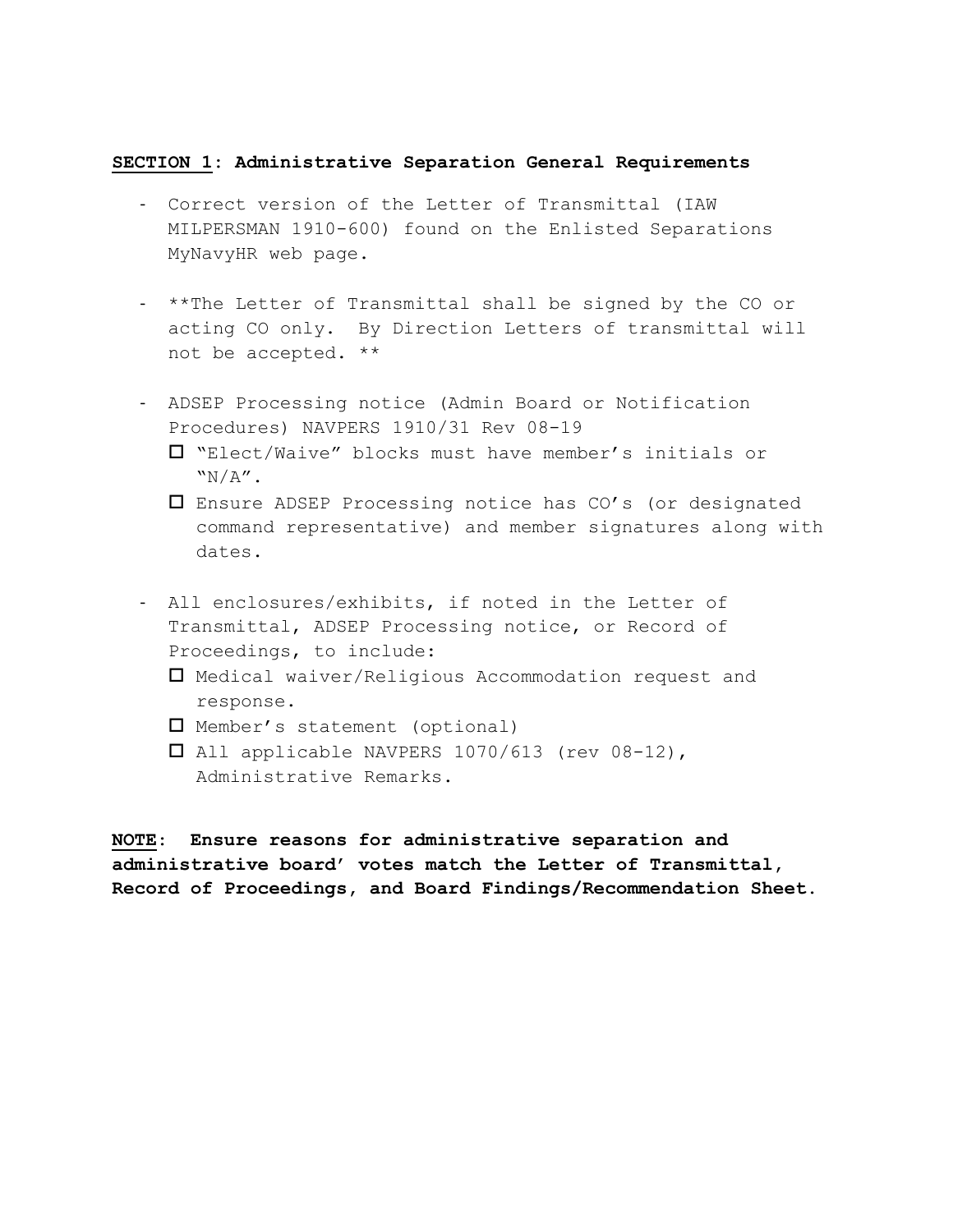## **Section 2: Requirements for cases in which an ADSEP board was held**

- Record of Proceedings, (summary of what was said and actions of the admin board)
- Appointment letter (listing of board members)
- Correct version of the Board Findings/Recommendation Sheet (IAW MILPERSMAN 1910-516)
	- NOTE: Any Board Findings/Recommendation Sheet with the words "Do the Facts and Circumstances Warrant Separation" is not authorized.
	- $\Box$  Rate Grade Determination (RGD) when members are over 20 years of service **and** the board recommends separation.
	- Recommendation for separation/suspended separation **will** have a recommendation for member's characterization of service.
	- Verify if member's counsel does/does not intend to submit a Letter of Deficiency (LOD). If he/she does and the LOD is not present, justification is required.
	- Dissenting member's comments are optional. If comments are made, dissenting members' signatures are required!
	- Ensure that all board members' signatures are listed.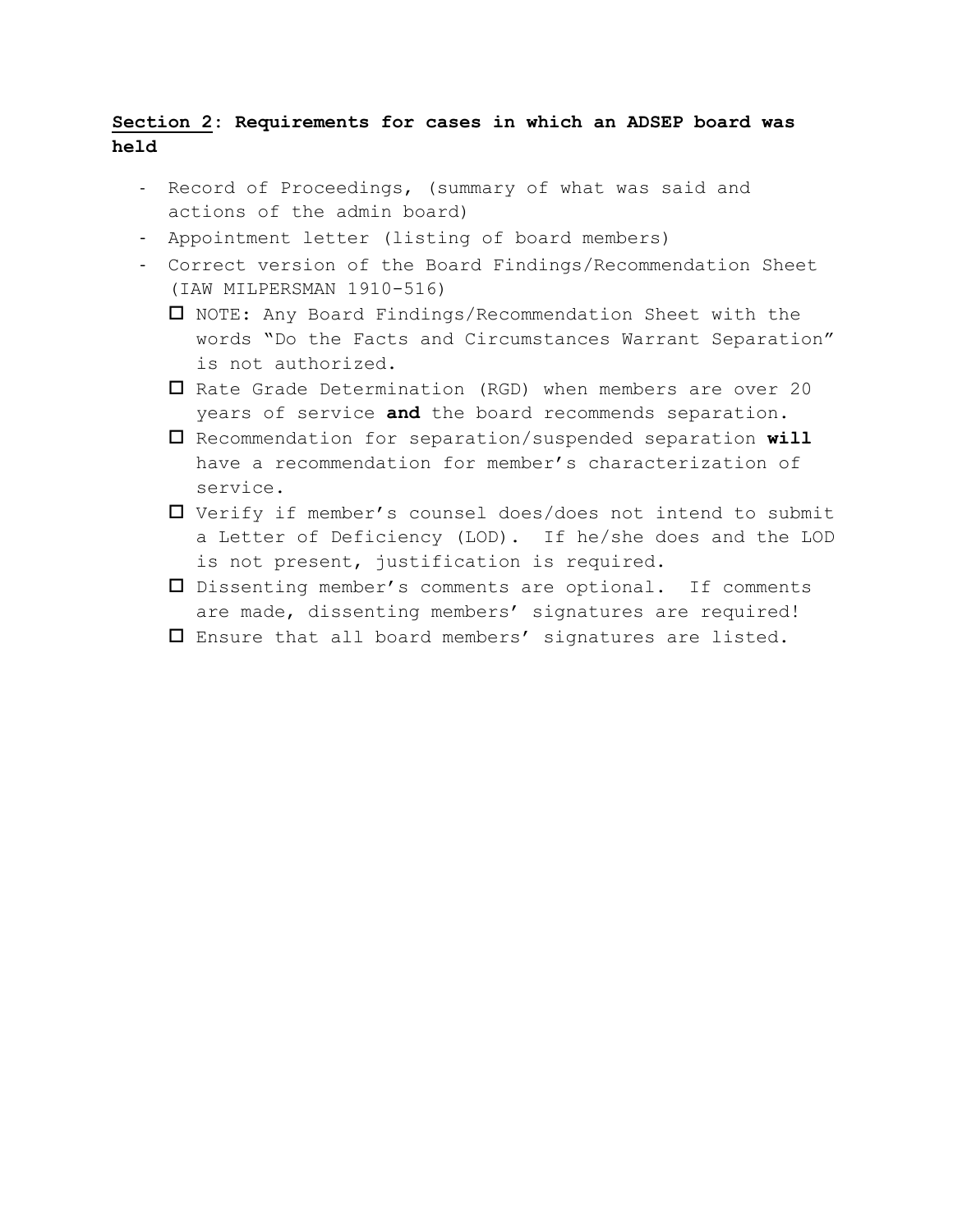**SECTION 3: Requirements for cases involving a Physical Evaluation Board (PEB), Post Traumatic Stress Disorder (PTSD)/ Traumatic Brain Injury (TBI)**

PTSD/TBI:

- Member must have medical documentation of a PTSD or TBI diagnosis from a Military Treatment Facility (MTF).
- $\Box$  If diagnosed, a memo from a clinical physician/ psychologist/psychiatrist stating whether or not PTSD/TBI was a contributing factor in member's misconduct must be included. Memo template located on PERS-832 website.

### PEB/MEB/DES:

- Verify if member is enrolled in the Disability Evaluation System (DES) if medical paperwork is present with the package.
- DES paperwork must have the date member was referred and the reason member was referred to the PEB, to include diagnosis(es).
- PEB Board final determination results:

--- Fit for duty --- Unfit for duty w/disability percentage, recommendation for Permanent Disability Retirement List/Temporary Disability Retirement List, and diagnosis(es)

Dual Processing Memo (if applicable)

\*\*ADSEP processing continues while the PEB is in progress. COVID-19 Consolidated Disposition Authority (CCDA) or higher SA will have the final decision on member's case.\*\*